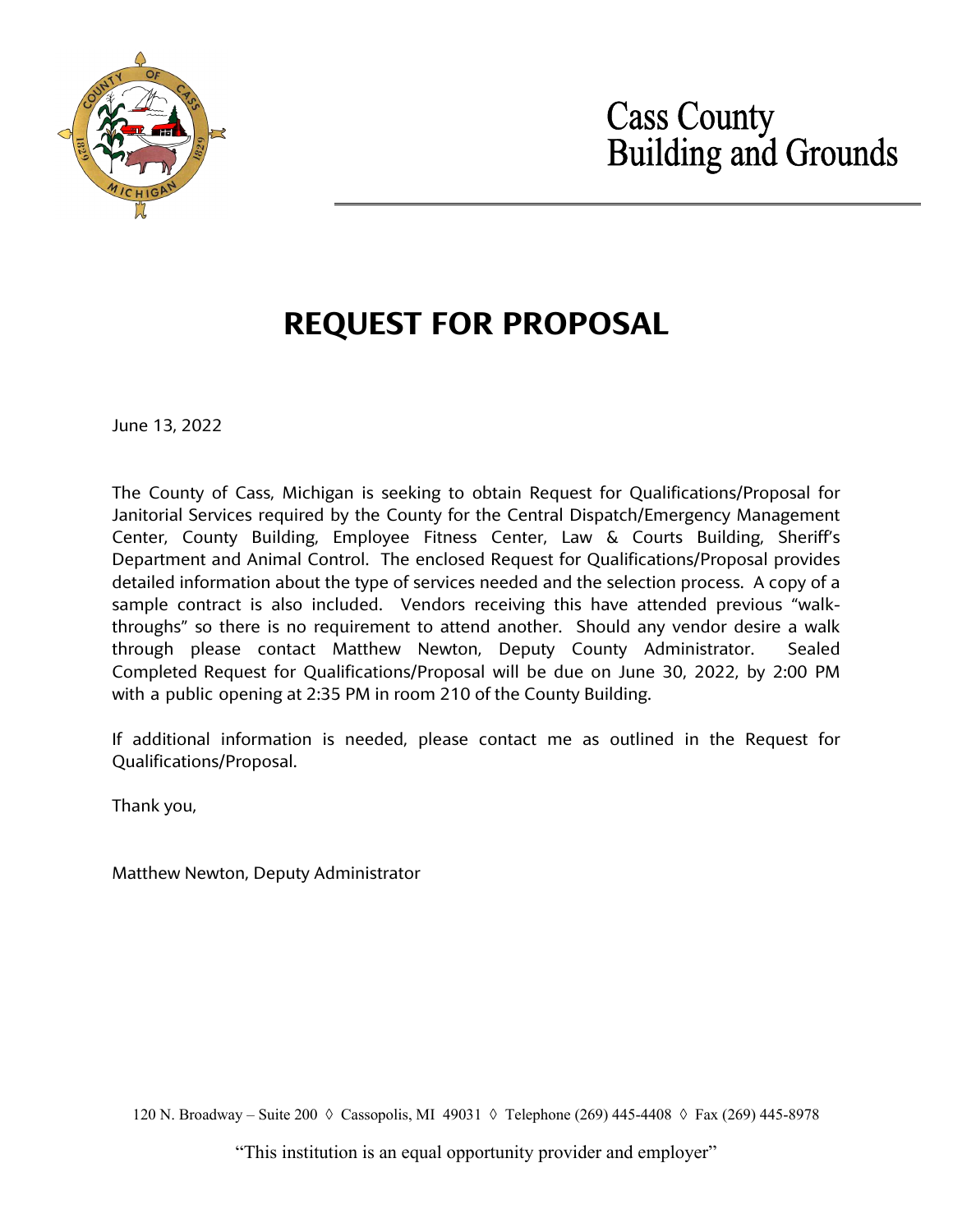# **INDEPENDENT CONTRACTOR CUSTODIAL MAINTENANCE AGREEMENT**

**AGREEMENT** entered this \_\_\_\_\_\_\_\_ day of July 2022, by and between the County of Cass ("County") and

**WHEREAS**, the County is in need of janitorial and cleaning services for the maintenance and upkeep of:

Animal Control, 323 M-62 Central Dispatch/Emergency Management Center, 130 N. Broadway (Upstairs) County Building, 120 N. Broadway Street Employee Fitness Center, 130 N. Broadway Street (Downstairs) Law & Courts Building, 60296 M-62 Sheriff's Department, 321 M-62

located in Cassopolis, Michigan; and

\_\_\_\_\_\_\_\_\_\_\_\_\_\_\_\_\_\_\_\_\_\_\_\_\_\_\_\_\_\_\_\_\_\_\_\_\_\_\_\_\_\_\_\_\_\_\_\_\_\_.

**WHEREAS**, the Contractor is qualified to provide such services and desires to perform the same.

**NOW THEREFORE**, for and in consideration of the mutual covenants hereinafter contained, it is hereby agreed as follows:

# **A. Services to be performed by the Contractor:**

- **1.** The Contractor shall provide janitorial services to the Animal Control Building, Central Dispatch/Emergency Management Center, County Building, Employee Fitness Center, Law & Courts Building and Sheriff's Department pursuant to and in accordance with the General Conditions (Exhibit A) and the sanitation specification that are incorporated by reference into this Agreement and made a part thereof.
- **2.** The Contractor shall provide, at its own expense, all equipment, labor and cleaning materials required for the performance of the services to be provided under this Agreement.

# **B. Compensation**

**1.** For performance of the services more fully described in Exhibit A, the County shall pay to Contractor the sum of \$\_\_\_\_\_\_\_\_\_\_\_\_\_, to be paid on or before the 30th day of the month immediately following the month in which the services have been completed.

# **C. Representations and Warranties of Contractor**

- **1.** The Contractor represents and warrants that its performance under this Agreement shall be in a workmanlike manner and shall meet the satisfaction and approval of the County Administrator or his/her designee. The Contractor agrees that a designated representative or agent of the County shall have the right to inspect Contractor's performance of its services at any time.
- **2.** The Contractor represents and warrants that all of its employees performing services on the County's premises will sign a condition of employment with the Contractor that states that they have never been convicted of any felony or any misdemeanor involving theft or dishonesty. The Contractor shall furnish to Cass County information meeting the above criteria on each employee.
- **3.** The Contractor represents and warrants that it will perform reasonable employment reference checks and obtain a criminal history background check from the Michigan State Police on each employee of the Contractor working on the County's premises. The Contractor shall not employ on the County's premises any employee who has been convicted of any felony or any misdemeanor involving theft or dishonesty, or any employee who has been fired from a job for theft or dishonesty.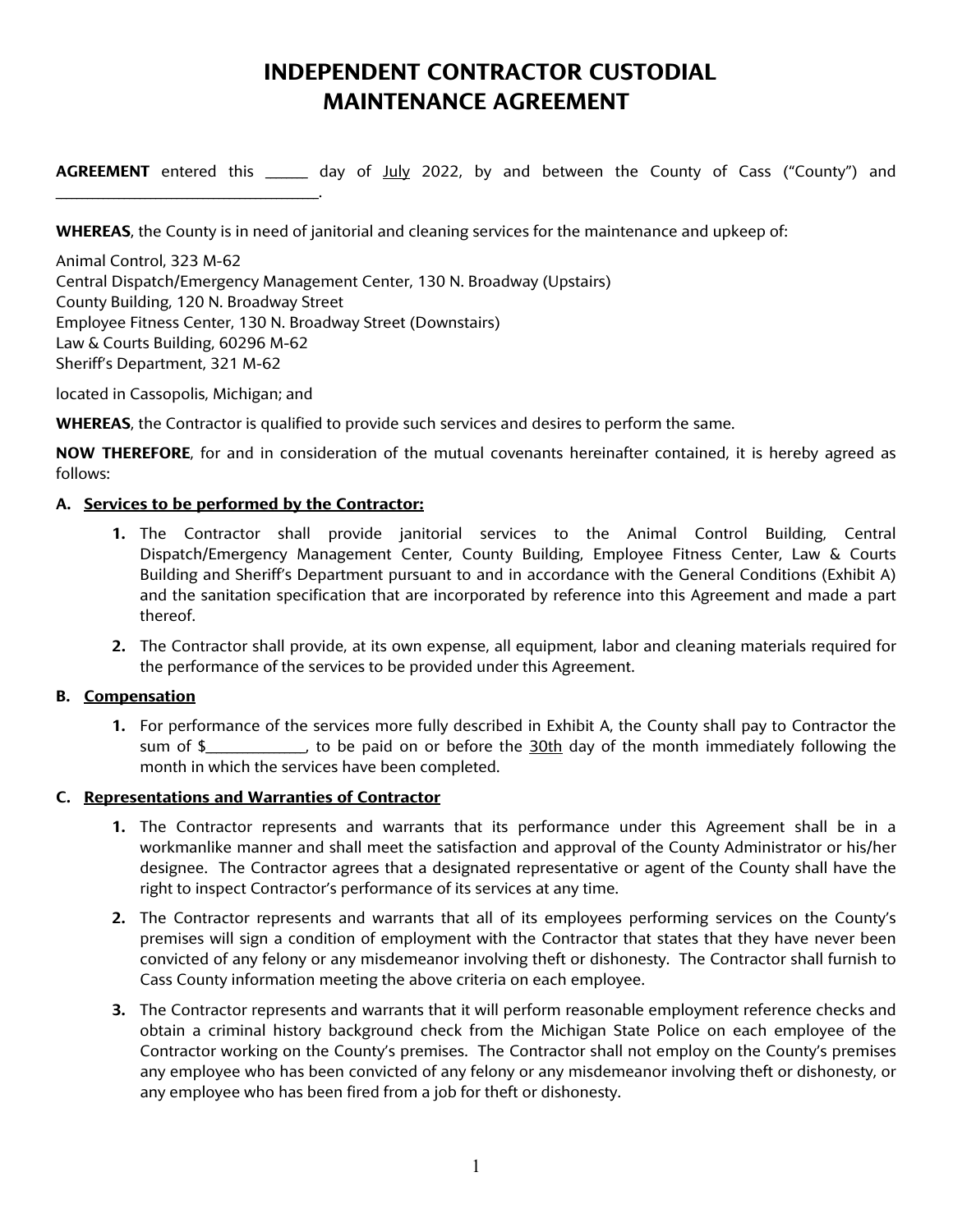- **4.** The Contractor represents and warrants that it shall render the services required by this Agreement in complete compliance with all applicable federal, state, and local laws, ordinances, rules, and regulations. The Contractor shall also meet all federal, state, and local license and authorization requirements.
- **5.** The Contractor represents and warrants that it shall adhere to Federal, state, and local laws, ordinances, and regulations prohibiting discrimination with regard to persons seeking employment. The Contractor shall not discriminate against any employee or applicant for employment with respect to hire, tenure, terms, condition, or privileges of employment, or a matter directly or indirectly related to employment because of race, color, religion, national origin, age, sex, sexual preference, sexual orientation, handicap, height, weight, marital status, political affiliation or beliefs, or citizenship.

# **D. Independent Contractor.**

**1.** It is expressly understood and agreed that the Contractor is an Independent Contractor. The personnel employed by the Contractor shall in no way be deemed to be and shall not hold themselves out as the employees, servant, or agents of the County and shall not be entitled to any fringe benefits of the County, such as, but not limited to, health and accident insurance, life insurance, paid sick leave or vacation leave, or longevity. The Contractor shall be responsible for the withholding and payment of all applicable taxes, including but not limited to, income and social security taxes, to the proper federal, state, and local governments. The Contractor shall carry worker's compensation and unemployment compensation coverage for its employees, as required by law.

# **E. Insurance.**

**1.** The Contractor shall procure, pay the premium on, keep and maintain during the term of this Agreement the insurance coverage as required by this paragraph. Workers Compensation and Employer Liability: statutory requirements and employer liability with limits of \$1,000,000. Commercial General Liability: at least \$1,000,000 for each occurrence of Bodily Injury/Property Damage and \$2,000,000 aggregate. Insurance policies obtained by the Contractor for the services it provides hereunder shall name the County as an additional insured. The Contractor shall provide the County with a Certificate of Insurance evidencing the insurance coverage required by this paragraph. The insurance will not be canceled, nor any major changes made in the policy that restrict or reduce the insurance provided or change the name of the insured without first giving ten (10) days notice in writing to Cass County.

# **F. Term and Termination.**

- **1.** The Contractor shall commence performance of the services and obligations required of it under this Agreement on \_\_\_\_\_\_\_\_\_\_\_\_\_\_\_\_\_\_\_\_\_\_\_\_\_\_\_\_\_\_ and shall continue until \_\_\_\_\_\_\_\_\_\_\_\_\_\_\_\_\_\_\_\_\_. This contract may be renewed, and price adjustments negotiated annually 4 times. All submissions for invitation to bid will be itemized with a monthly charge on price page.
- **2.** Either party may terminate this Agreement upon the material breach by the other party of any one or more of the terms and conditions of the Agreement or its Exhibits. The party so failing shall be notified in writing by the other party of the failure and, unless cured or a satisfactory resolution has been agreed upon with thirty (30) calendar days of said written notification, the non-breaching party may terminate this Agreement.
- **3.** This Agreement may be terminated by either party with 90 days' notice.
- **4.** In the event of early termination of this Agreement, the County shall reimburse the Contractor for services rendered by the Contractor up to the effective date of termination on a prorated basis, based upon the number of days in the month of the termination.

# **G. Indemnification.**

**1.** To the fullest extent permitted by law, the Contractor shall indemnify and hold harmless the County, its officers and employees, from and against costs, losses and damages (including, but not limited to reasonable fees and charges of attorneys and other professionals, and reasonable court or arbitration or other disputed resolution costs) caused solely by the negligent acts, errors, or omissions of the Contractor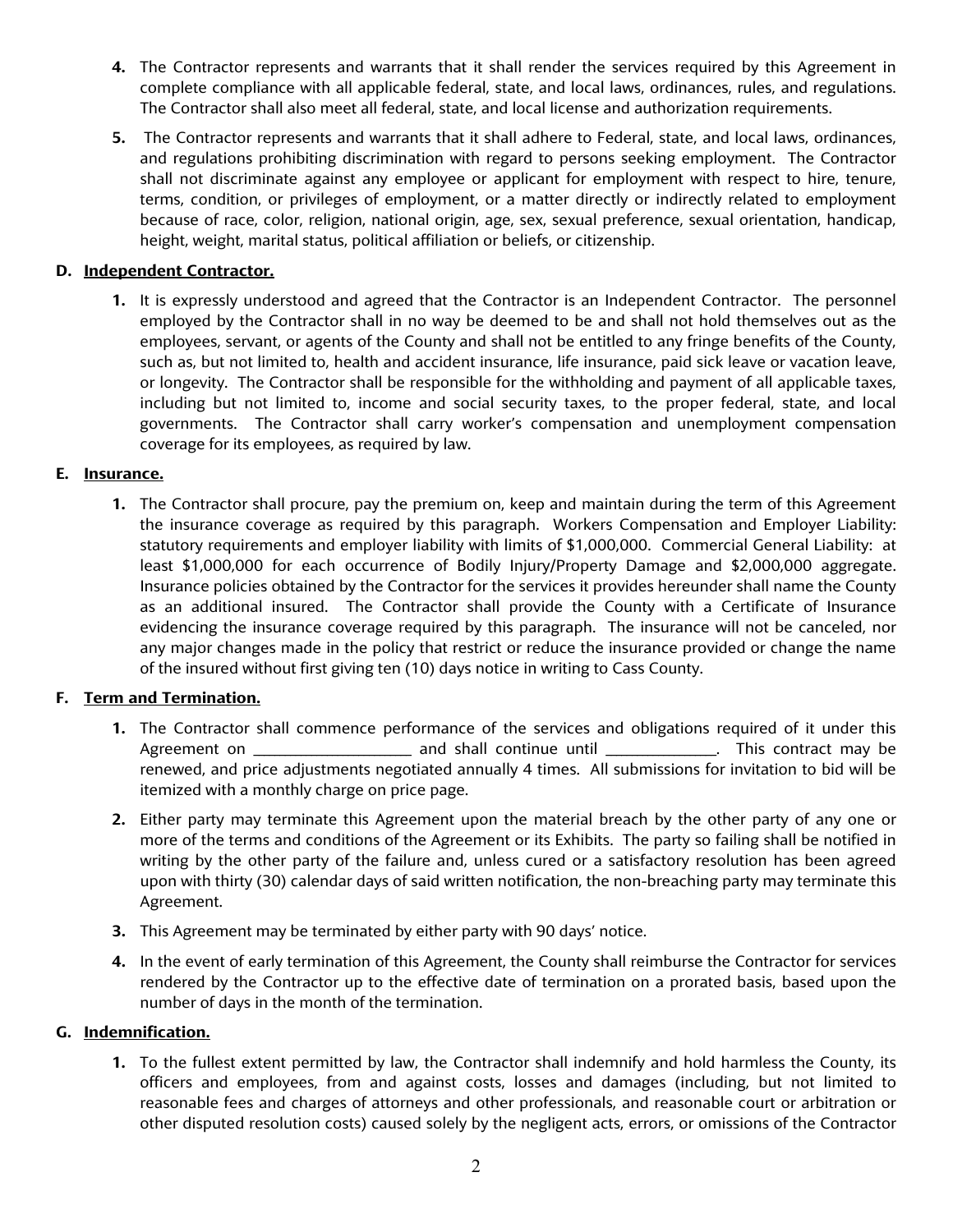or Contractor's officers, directors and employees in the performance of Contractor's services under this Agreement.

# **H. Dispute Resolution.**

**1.** The County and the Contractor agree that they shall diligently pursue resolution of all disagreements for a period of thirty (30) days, using a mutually acceptable form of mediated dispute resolution, prior to exercising their rights under other provisions of this Agreement or under the law. Disagreements consisting of claims, counter-claims, disputes, and other matters in question between the parties arising out of or relating to this Agreement shall be in writing.

#### **I. Waivers.**

**1.** No failure or delay on the part of either of the parties to this Agreement in exercising any right, power or privilege hereunder shall operate as a waiver thereof, nor shall a single or partial exercise of any right, power or privilege preclude any other or further exercise of any other right, power or privilege.

# **J. Modification of Agreement.**

**1.** Modifications, amendments or waivers of any provision of this Agreement may be made only by the written mutual consent of the parties hereto.

#### **K. Assignment.**

**1.** The Contractor shall not assign, subcontract or otherwise transfer its duties and/or obligations under this Agreement without the prior written consent of the County.

# **L. Disregarding Titles.**

**1.** The titles of the paragraph set forth in this Agreement are inserted for the convenience of reference only and shall be disregarded when construing or interpreting any of the provisions of this Agreement.

# **M. Completeness of the Agreement.**

**1.** This Agreement contains all the terms and conditions agreed upon by the parties hereto, and no other agreements, oral or otherwise, regarding the subject matter of this Agreement or any part thereof, shall have any validity or bind any of the parties hereto.

# **N. Invalid Provisions.**

**1.** If any provision of this Agreement is held to be invalid, the remainder of the Agreement shall not be affected thereby, except where the invalidity of the provision would result in the illegality and/or unenforceability of this Agreement.

#### **O. Certification.**

**1.** The persons signing this Agreement on behalf of the parties hereto certify by said signatures that they are duly authorized to sign on behalf of said parties and that said parties have authorized this Agreement.

**IN WITNESS WHEREOF**, the parties hereto have fully executed this Agreement on the day and year first above written.

| Witness |
|---------|
|         |

\_\_\_\_\_\_\_\_\_\_\_\_\_\_\_\_\_\_\_\_\_\_\_\_\_\_\_\_\_\_\_\_\_\_\_\_\_\_ By: \_\_\_\_\_\_\_\_\_\_\_\_\_\_\_\_\_\_\_\_\_\_\_\_\_\_\_\_\_\_\_\_\_\_\_\_\_\_ Dated: \_\_\_\_\_\_\_\_\_\_\_\_\_\_\_\_\_\_\_\_\_\_\_\_\_\_\_\_\_\_\_\_\_\_\_\_\_\_

Chair, Board of Commissioners

Witness

\_\_\_\_\_\_\_\_\_\_\_\_\_\_\_\_\_\_\_\_\_\_\_\_\_\_\_\_\_\_\_\_\_\_\_\_\_ By: \_\_\_\_\_\_\_\_\_\_\_\_\_\_\_\_\_\_\_\_\_\_\_\_\_\_\_\_\_\_\_\_\_\_\_\_\_\_ Dated:\_\_\_\_\_\_\_\_\_\_\_\_\_\_\_\_\_\_\_\_\_\_\_\_\_\_\_\_\_\_\_\_\_\_\_\_\_\_\_\_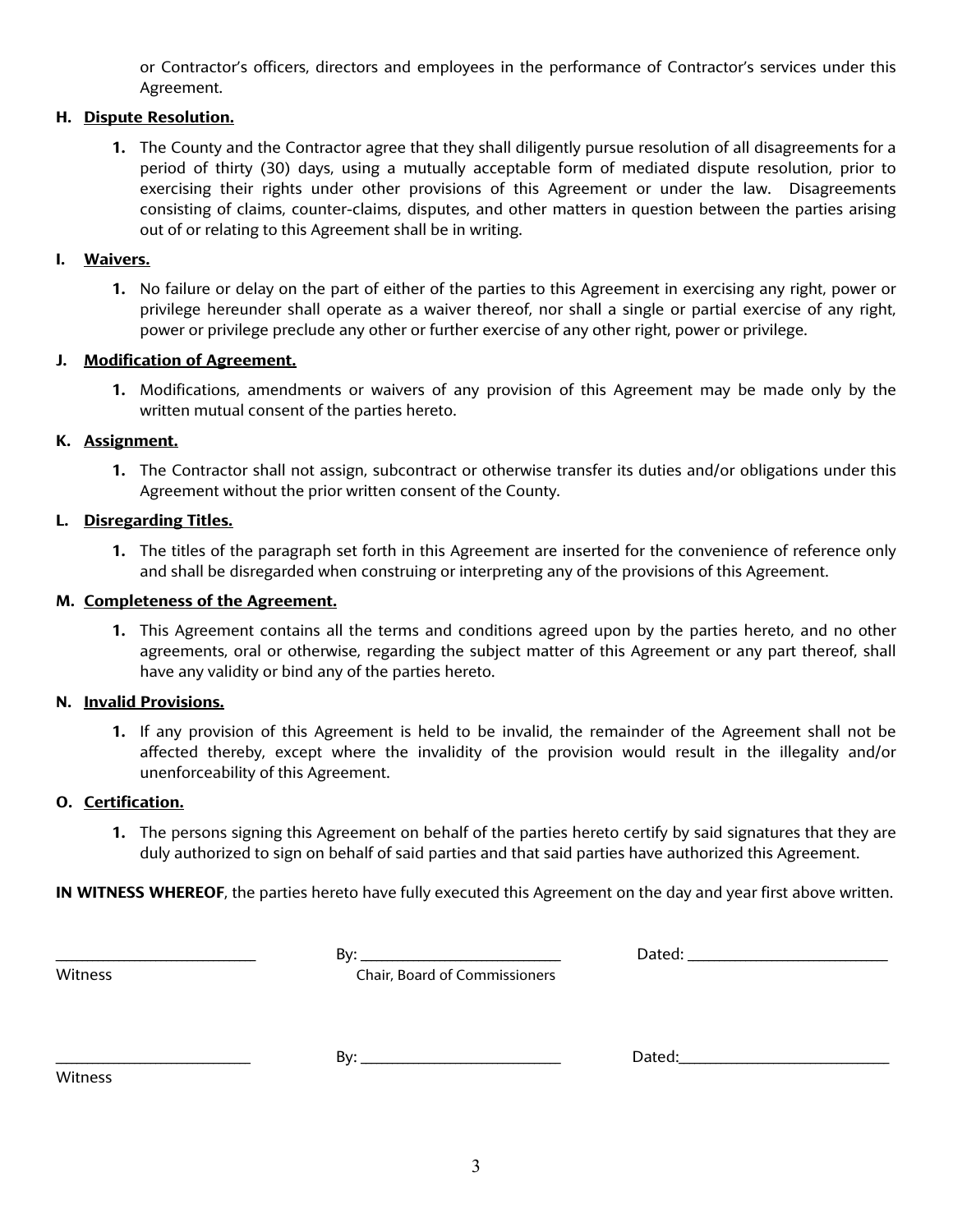# **PART I – DESCRIPTION OF SERVICES REQUESTED**

# **A. PURPOSE**:

The County of Cass is inviting sealed written proposals for Janitorial Services for the Animal Control Building, Central Dispatch/Emergency Management Center, County Building, Employee Fitness Center, Law & Courts Building and Sheriff's Department all located within Cassopolis, Michigan. There are approximately 81,260 "cleanable" square feet.

# **B. SQUARE FOOTAGE BY LOCATION**

Animal Control, 323 M-62, 1,000 ft2 Central Dispatch/Emergency Management Center, 130 N. Broadway (Upstairs), 2,330 ft<sup>2</sup> County Building, 120 N. Broadway, 31,000 ft2 Employee Fitness Center, 130 N. Broadway, (Downstairs), 2,330 ft2 Law & Courts Building, 60296 M-62, 42,000 ft2 Sheriff's Department, 321 M-62, 2,500 ft2

# **C. SCOPE OF WORK**

The Contractor shall provide janitorial services to the Animal Control Building, Central Dispatch/Emergency Management Center, County Building, Employee Fitness Center, Law & Courts Building and Sheriff's Department. The Contractor shall provide, at its own expense, all equipment, labor and cleaning materials required for the performance of the services to be provided under this Agreement.

# **D. OVERVIEW OF WORK TO BE PERFORMED:**

The Contractor shall inspect, clean, and maintain the contracted buildings in an acceptable condition subject to the approval of the County. The Contractor represents and warrants that its performance shall be in a workmanlike manner and shall meet the satisfaction and approval of the Director of Building & Grounds. The Contractor agrees that a designated representative or agent of the County shall have the right to inspect Contractor's performance of its services at any time.

# **E. PRODUCTS TO BE PROVIDED BY THE COUNTY:**

The County will provide the following products:

Roll paper towel **Toilet paper** Seat covers

Soap for dispensers **Deodorant blocks/as needed**<br>Bags **Bags** Feminine products Feminine products

# **PART II – PROPOSAL REVIEW AND SELECTION PROCESS**

# A. **TIME FRAME FOR REVIEW AND SELECTION PROCESS:**

| * RFP distributed                                 | June 13, 2022            |
|---------------------------------------------------|--------------------------|
| * Proposals due by 2:00 PM.                       | June 30, 2022            |
| * Bid Opening at 2:35 PM Room 210 County Building | June 30, 2022            |
| * County Board Authorizes Janitorial Contract     | July 8, 2022             |
| * Contract Begins                                 | At latest August 1, 2022 |

#### **RIGHT OF REFUSAL:**

Cass County reserves the right to reject any or all proposals that Cass County deems to be not in the best interest of the County.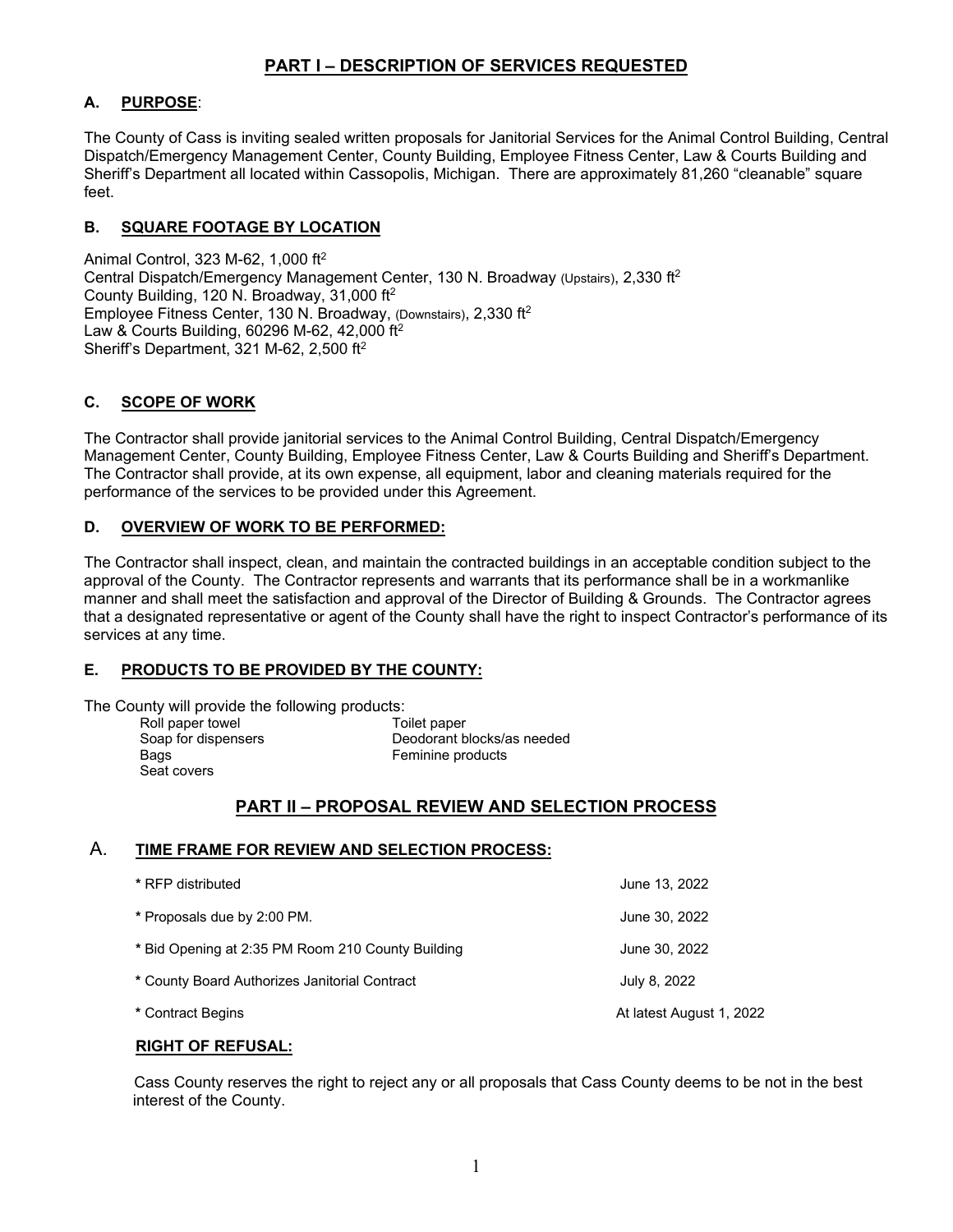# B. **EVALUATION CRITERIA:**

- 1. Relevant Experience: Relevant experience of the firm. (15%)
- 2. Qualification of Key Personnel: Employees of the firm to meet County Criteria. (20%)
- 3. Quality of Work: Contractor will be measured by his/her quality of work verified by references. (25%)
- 4. Timeliness/Work Plan: The schedule the contractor provides to show how work tasks specified in RFP will be performed in a complete and timely fashion. (20%)
- 5. Reasonable cost: The reasonableness of the cost for the project in relation to services and products to be provided. (20%)

# C. **CONTRACT AWARD:**

All proposals reviewed shall be subject to evaluation by the County Administrator and the Director of Building and Grounds. Services will be secured through an Independent Contractor by the means of a Custodial Maintenance Agreement approved by Cass County.

# **PART III – GENERAL INSTRUCTIONS**

# **A. INSTRUCTIONS:**

Qualified contractors are invited to submit proposals to Cass County for the janitorial services described in this RFP. Cass County reserves the right to reject any or all proposals and to make any award that it considers to be in the best interest of the County.

#### **B. PROPOSAL SUBMISSION:**

To be considered by Cass County, two (2) copies of the complete proposal must be received no later than 2:00 PM June 30, 2022. Sealed Proposals should be addressed to:

Cass County Administrator's Office 120 N. Broadway – Suite 200 Cassopolis, MI 49031

Contractors should mark the lower left corner of their submittal envelope with:

#### **RFP: Custodial Maintenance Agreement**

Submitted proposals become the property of Cass County and will not be returned. Faxed copies will not be accepted.

#### **C. LATE PROPOSALS:**

Any late proposal received by the County will not be considered.

# **D. QUESTIONS CONCERNING THE RFP:**

Inquiries may be made to Ryan Williams, Assistant Director of Building & Grounds, by phone at (269) 340-2057 or by email at maint@cassco.org.

#### **E. PROPOSAL FORMAT:**

The proposal should include, at a minimum, the following:

1. Work Plan: Describe the proposed approach and activities to be accomplished under the proposal. The description should include the rationale for the approach, any recommended alternatives, timeline, and a list of products.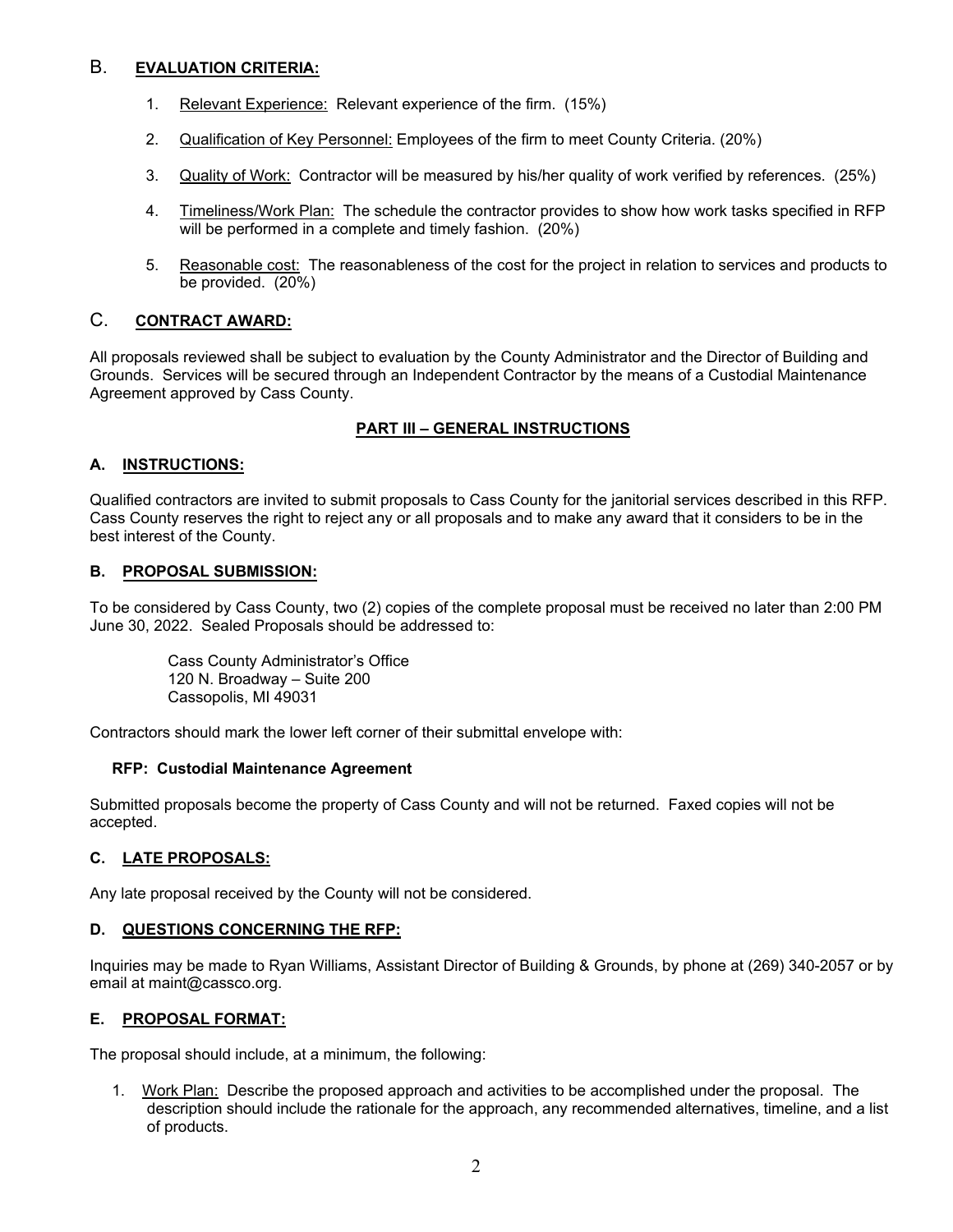- 2. Project Staffing and Management: Identify the staff persons who will be responsible for carrying out specific work tasks. Identify the manager responsible for assuring that all work tasks are completed on schedule.
- 3. Schedule of Hourly Rates: The proposal should include a schedule of hourly rates for special services.
- 4. Cost Proposal: Identify the total cost for completing work tasks included in the proposal, including direct and indirect costs. The total should be monthly by building.
- 5. Qualifications of Firm and Staff members: State your firm's experience with comparable projects, including the name and telephone numbers of three (3) references.
- 6. References: The proposal shall include the names of three (3) references including the company's name, a contact person's name, his or her title and their telephone number.

# **F. ECONOMY OF PREPARATION:**

Proposals should be prepared simply and economically, providing a straightforward, concise description of the contractor's ability to meet the requirements of this RFP.

#### **G. PROPOSAL SIGNATURE:**

The proposal should be signed by the person in the contractor's organization responsible for the decision as to costs and services being offered.

In the case of a joint proposal, each party should certify as to costs and services being offered by its own organization in connection with this proposal.

#### **H. PRIME CONTRACTOR RESPONSIBILITIES:**

The contractor selected will be required to assume responsibility for all services offered in the proposal, regardless of who produces them. The selected contractor shall be the sole point of contact with regard to contractual matters, including payment of any charges resulting from the contract.

#### **I. PROPOSAL PREPARATION COSTS:**

All costs incurred for proposal preparation, presentation or contract negotiation is the responsibility of the contractor. Cass County will not pay the cost for any information solicited or received.

#### **J. ACCEPTANCE OF PROPOSAL CONTENTS:**

The contents of the proposal of the selected contractor may become contractual obligations if a contract is issued. Failure of the successful contractor to accept these obligations may result in cancellation of the award.